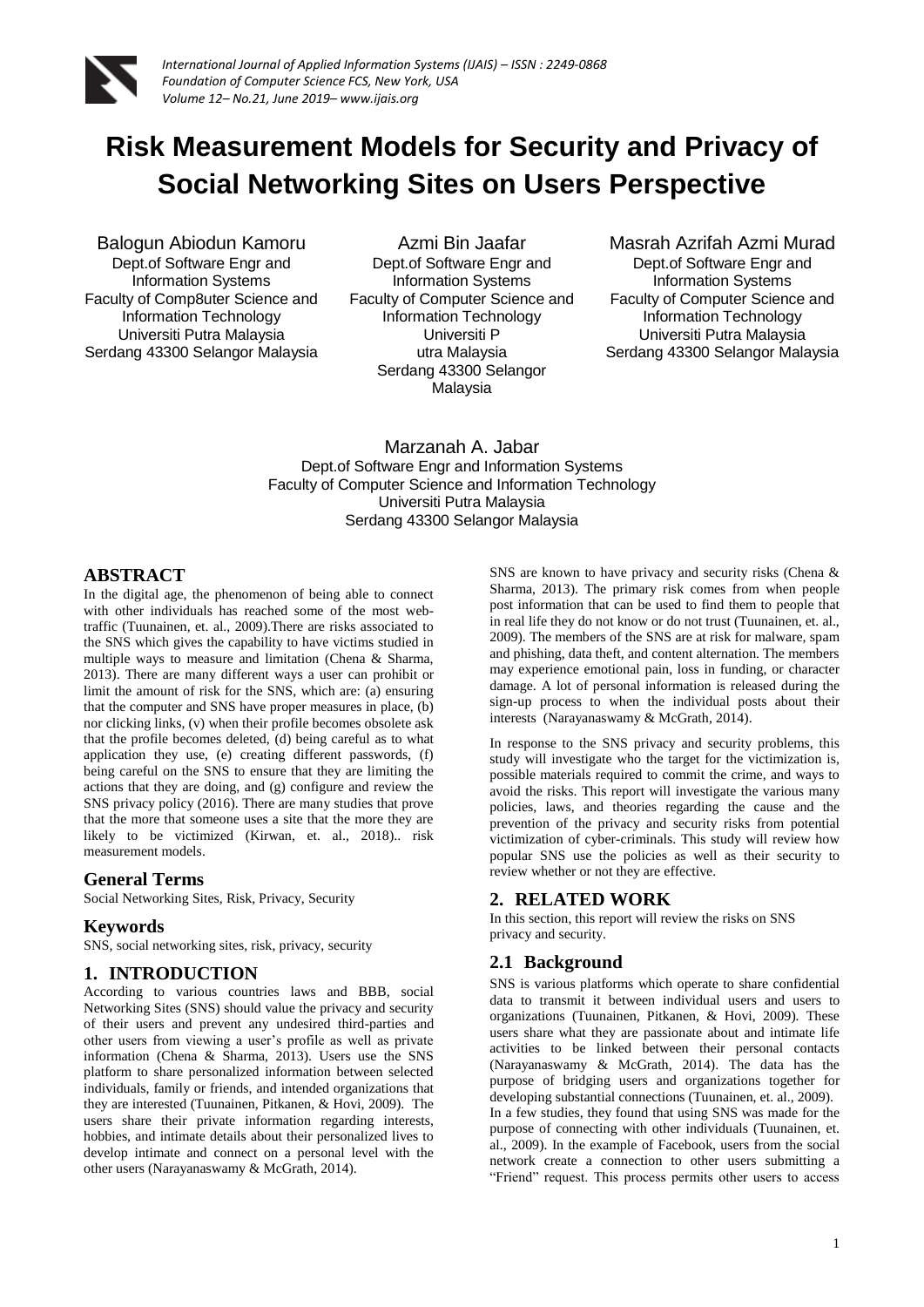

*International Journal of Applied Information Systems (IJAIS) – ISSN : 2249-0868 Foundation of Computer Science FCS, New York, USA Volume 12– No.21, June 2019– www.ijais.org*

the individual's profile information and linking their social networks.

SNS have become a international successful digital age phenomenon (Narayanaswamy & McGrath, 2014). SNS are extremely popular and has been some SNS have ranked in the top end for web traffic (Tuunainen, et. al., 2009). According to www.quantcast.com in 2008, Myspace was ranked the top ten in web traffic with over 47 million United States monthly visitors. In February 2009, Facebook had more than 175 million users.

## **2.2 Privacy Risks and Security Risks**

SNS are known to have privacy and security risks (Chena & Sharma, 2013). The primary risk comes from when people post information that can be used to find them to people that in real life they do not know or do not trust (Tuunainen, et. al., 2009). The members of the SNS are at risk for malware, spam and phishing, data theft, and content alternation. The members may experience emotional pain, loss in funding, or character damage. A lot of personal information is released during the sign-up process to when the individual posts about their interests (Narayanaswamy & McGrath, 2014).

Malware is the device that a cybercriminal uses to obtain user information and login credentials for fraud (Kirwan, Fullwood, & Rooney, 2018). Malware techniques can include clickbait which is either a text or a video, advertising a desirable product or service that is either unattainable or does not exists, and hoax competitions or giveaways. One in third of the 295 Malaysian undergraduate students studied had fallen victim to a SNS scam.

There is several spams and personal confidentiality that are in permanent concerns in SNS (Chena & Sharma, 2013). The information gets traded to advertising and Internet tracking companies. Educational institutes and employers have misused the information available on the SNS (Narayanaswamy & McGrath, 2014). The companies view the photographs from a friend's social networking page and view them as a personal signature to develop an phishing message. The SNS can have legal issues resulting from any information being transferred to unintended parties. The privacy information that gets released may cause stalking, extortion or other dilemmas (Chena & Sharma, 2013).

### **2.3 Proposed Methods to Prevent Risks**

A user can use their own precautions to reduce any possible harm from using a SNS (2016). The first one is to ensure that the computer has proper security measures in place. The second step is to avoid clicking on links. The following step is to request account to be deleted. The fourth step is to type the SNS directly into your browser. The user should be careful about installing any applications. Different passwords should be assigned to different things. While using the SNS, the user should be cautious in all actions that they do. Configure and review the SNS's privacy policy.

The first protection regarding protection comes from the computer as well as the SNS (2016). A good antivirus software, anti-spy software and firewall helps protect against any applications that is not desired on your computer. The computer should be patched and up-to-date. The SNS should also have proper security measures in place.

A good SNS has vendor trust from their clients (Chena & Sharma, 2013). These SNS have made an attempt at constantly improving their platform with the latest security

protection. The SNS lower risk perceptions because they reduce Internet risk and value privacy. A proper SNS may have such high security protection that they have been rewarded by the seal of approval by WebTrust, TRUSTe, and BBBOnline. The seal means that the SNS has been known for meeting the privacy requirements by policies and privacy systems, and site designs.

Use caution when clicking on anything (2016). If a link seems suspicious or too good to be true, do not click on it. If it was sent by your closest friends page, then their account may already be hacked or hijacked and now spreading malware. Be sure to contact your friend or family about anything that they are sending you.

If a person feels that their personal information has been put at risk, they may feel that they should not continue to use the server (Chena & Sharma, 2013). If this occurs, request the administration of the SNS to have your account deleted but first remove all of your personalized data. The account should be deleted and not deactivated (2016).

While trying to access the SNS, directly type the address into your browser or use the personal bookmarks (2016). If you click a link to go to the SNS through an email or other website, you may be entering your information into a fake site. This reduces the chances of personal information of being stolen.

Some SNS allow the capability to add and install games (2016). The user should be cautious when installing any applications. There is limited to no quality control and review of applications. These applications may obtain full access to the user's account and information that they share. Malevolent applications may use the access to interact with friends on your behalf as well as steal and misuse personal information. Limit the user's applications choices to trusted and wellknown sites and applications. If the user is ceasing application usage, uninstall the application. Some applications may change the user's security and privacy settings.

Passwords should be strong and unique (2016). The vulnerability of accounts increases when a password is the same on all accounts, if one becomes compromised. Assign various passwords for the multitude of accounts being used. The organization that someone works at should not have the same password as a personal SNS account.

A user should be cautious of how they use the SNS (2016). Having too many friends, groups, or pages that the user has joined increases the population that have access to your personal information. Secrets should not be shared, as the privacy on a SNS should not be assumed. The information that should be shared should only be what a individual feels that a complete stranger should know. Once information is on the internet, it stays there for all to be seen and cannot be retracted. Vacations and extended stays should not be announced on SNS. Pictures should have meta data deleted, which is the date and time that the picture was taken.

SNS are willing to work with the people who want to learn how to make themselves more safer (Chena & Sharma, 2013). SNS minimizes the Internet risk perception, increases public awareness, and have educational campaigns. The educational campaigns are supposed to increase end user understanding and abilities in fighting cyber threats and limit the chances of being attacked. They also provide awareness programs to help eliminate the bias that Internet risks as well as a risk assessment.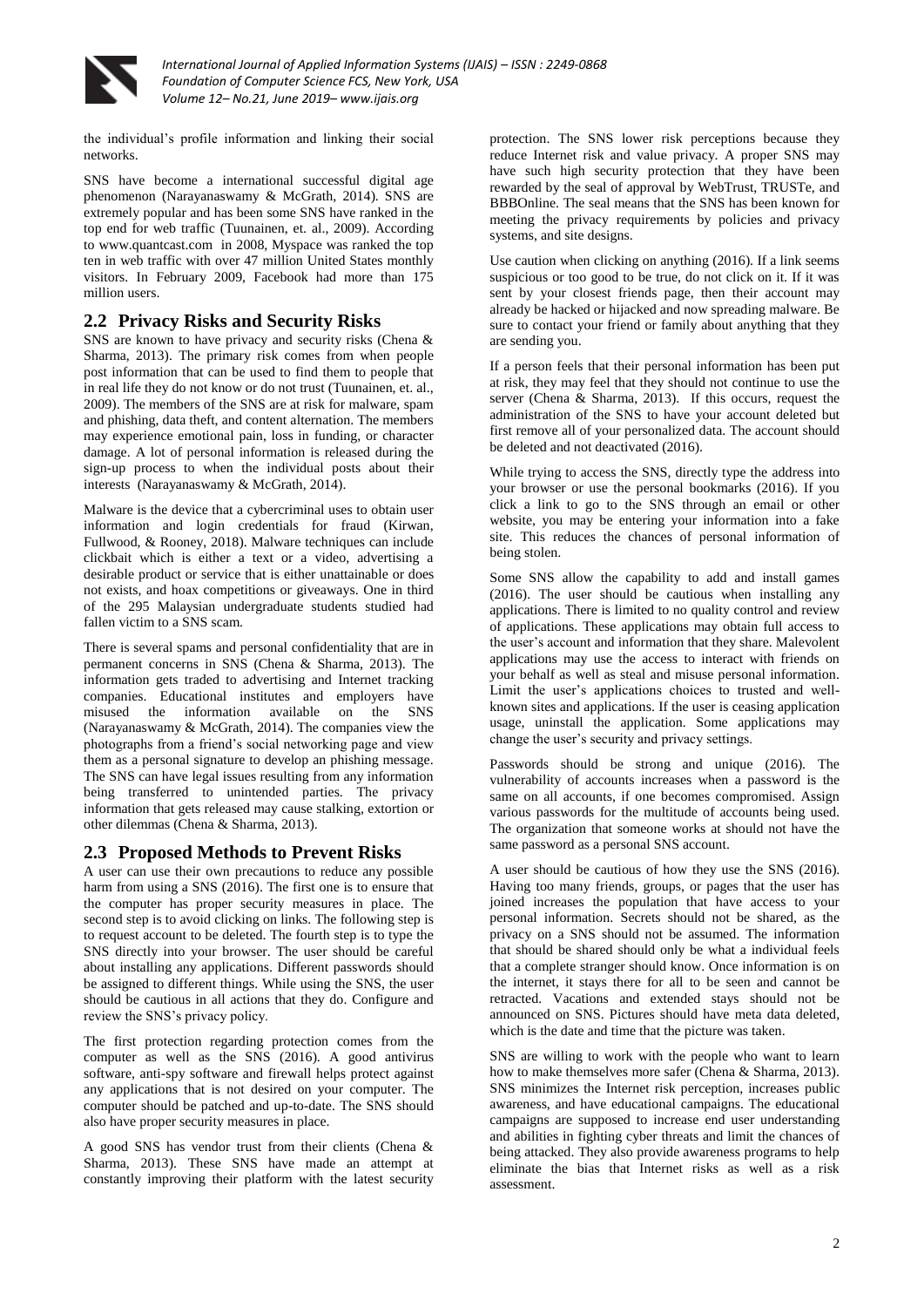

*International Journal of Applied Information Systems (IJAIS) – ISSN : 2249-0868 Foundation of Computer Science FCS, New York, USA Volume 12– No.21, June 2019– www.ijais.org*

Configure the privacy settings to attempt to limit other people from using the users SNS account information (2016). Some sites do not automatically limit the people who can view the information. They may permit that other people can post on any users page. By changing the settings, users can hope to limit the people who have access to post and view their account page.

Privacy settings and privacy policy has been something that the SNS has reviewed and the user should as well (2016). A privacy policy was written as a response from privacy risks and threats as such it is regarding only the collection of personal information and the protection laws. The privacy policy may help the user understand what they are giving consent to after they have uploaded personal data into the SNS.

A privacy policy is a notice on a SNS that discusses information regarding the user's personal identifying information by the SNS owner (Tuunainen, et. al., 2009).. It discuss how the personal information is collected, used, whom may know the information, and the security measures taken to protect the personal information. Ir discusses how the law of the country has set out what the legal requirements are to protect the information.

The damage and humiliation that SNS have obtained, if their users private information becomes released to third-party organizations and individuals, has caused them to developed several policies to protect their users (Narayanaswamy & McGrath, 2014). The failure of the SNS policies can be related to three different aspects. The first idea of the unprotection is because of the privacy options have certain biases of protecting only certain users information. It is possible for the users to be unaware of the privacy options available to protect their content. The last option is that the users have not had sufficient knowledge to locate and apply the policy made to protect their content.

#### **2.4 Theories about Victimization**

Researchers have studied the reasons why someone would become the victim of cyber-crime. Many users believe that the cyber-crime will not happen to them so the SNS is safe (Tuunainen, et. al., 2009). There are many theories about why it occurs to individuals such as characteristics of the person and Routine Activity Theory (Kirwan, et. al., 2018).

According to Agustina, there is certain details that the victim of cyber crime (Kirwan, et. al., 2018). One type of individual who is likely to become a victim is someone in their late 60s who are well educated but have high levels of depression. Some research has studied the behavior aspects of a victim and found that they have poor decision-making habits. If a individual has tendencies to be high level of agreeableness, impulsive, and extraversion.

According to Burgard and Schlembach, fraud victimization begins when a user experiences a loss of risk awareness and caution is diminished which means that they permit strangers to engage with them (Kirwan, et. al., 2018). They have an unrealistic and self-deceptive actions towards the situation. Password sharing among professions occur when he impulsivity scale finds that there is a lack of perseverance, according to Whitty.

The Routine activity theory, RAT, applies for the cybercrime (Kirwan, et. al., 2018). This theory states that to have a crime, there needs to be a motivated offender suitable target,

and an absence of a capable guardian. The more time that a user spends on a SNS, the increased chance that they will come across a malware and become a suitable target.

## **2.5 Research Gap**

The research that was collected had failed to analyze how effective the policies, laws, and security methods were for preventing the victimization. The cases were used to explain why it occurred instead truly understanding all aspects of the prevention

# **3. METHODOLOGY USED**

What are some levels or determining factors of the victimization of cyber crime due to privacy and security protocols? How can we prevent the victimization due to the risks associated?.

### **3.1 Design of the Models**

This experiment will be based on a qualitative method to understand the reasoning behind the lack of security and privacy. It will evaluate the determining factors as the reasons why other people were victimized. It will co-relate to the risks associated in the research as to the reasoning. The research will be completed by archival research by the same articles as were used for the related works. The research provided allows the research to co-relate exactly to what was theorized in these articles. Due to the date that the other articles were created, it has a limitation of being almost a year outdated.

#### **3.2 Experiment**

Myspace saw a trumous loss in population of users after giving away their customer's information (Chena & Sharma, 2013). It occurred after the users found that Myspace was giving their personal information to illicit third-party sources. The user must feel comfortable that the SNS will not share their personal information; however, they are still putting themselves at risk.

Data information had been hijacked Facebook security (Chichioco, et al., 2018).In 2012, there was a scam to try to steal financial information from Facebook users. The message was that their account was about to be disabled and to click a link to verify their account. The users proceeded to follow the Facebook page about their login credentials and credit card information for securing their account.

According to Gross and Acquisti in their 2005 study, Facebook is criticized for the fact that user's profiles are visible to as much audience as possible on the control settings (Tuunainen, et. al., 2009). If users do not change their Facebook privacy settings, the information is available for everyone on the same SNS service. There are very limited amount of individuals who will change their privacy settings for the user's profile. According to Cranor et al in their 2006 article, despite great efforts of the SNS to create interfaces and features, most users rarely change their account settings to any of their SNS.

According to Govani and Pashley in 2005, when users of Facebook were being studied they had an awareness of the privacy concerns and how the privacy protection was available through Facebook (Tuunainen, et. al., 2009).. Users understand the consequences that may occur due to providing personal identifiable information to the population. The users felt comfortable enough with giving their personal information. The users knew that there were ways of reducing the chances of someone they didn't want to view their profiles,